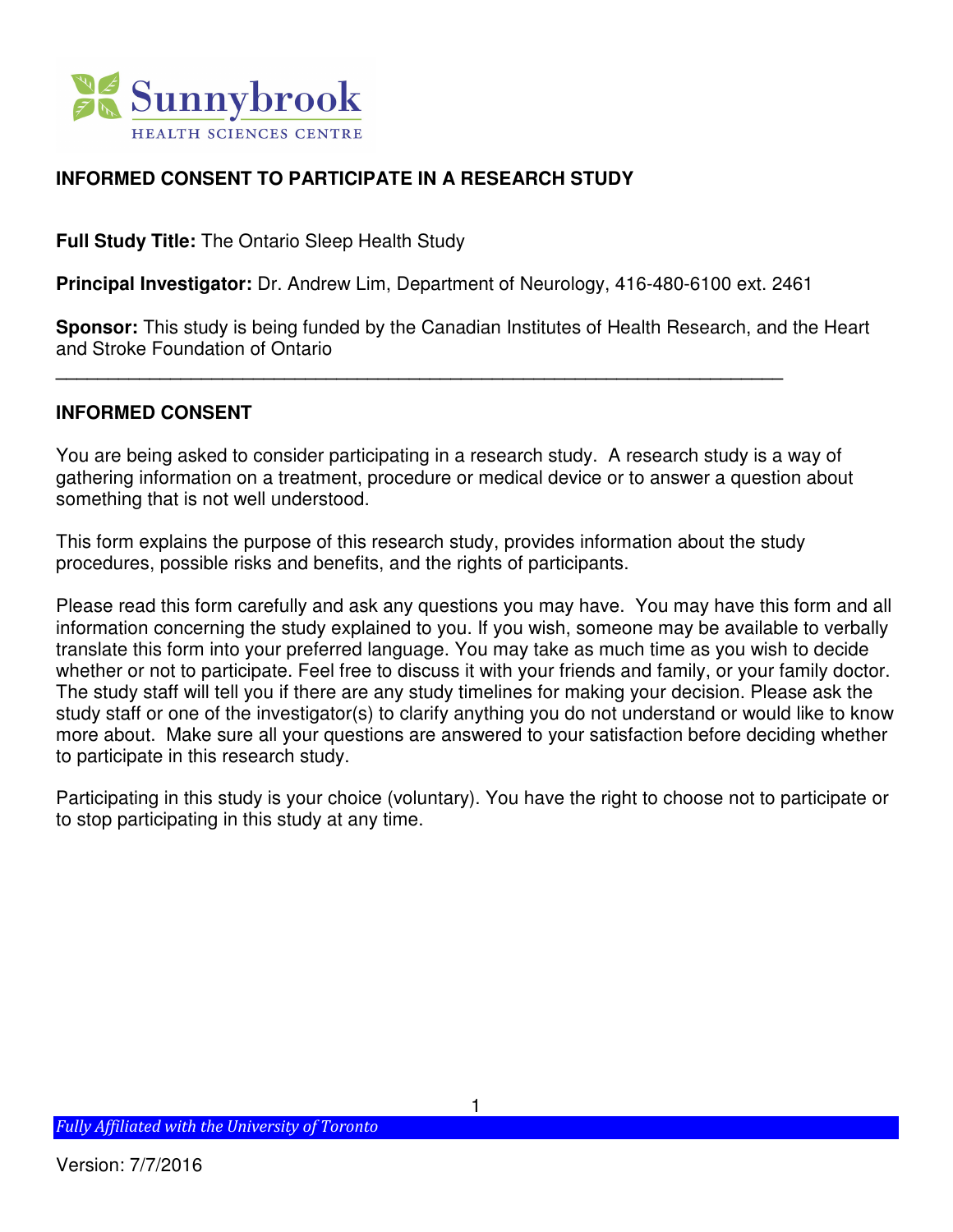#### **INTRODUCTION**

You are being asked to consider participating in this study because you are a participant of the Ontario Health Study (OHS) who agreed to be re-contacted regarding additional OHS-associated studies.

Sleep is critical to human health. Adults spend a third of their lives asleep, but insufficient sleep and disrupted sleep are common and have a major impact on health. Circadian rhythms – near 24-hour biological rhythms governed by an internal 'biological clock' – also influence health. Disrupted circadian rhythms, as experienced by millions of Ontarians with shift-work or jet lag, can lead to accidents, lost productivity, and many common diseases. However, there is still much we do not understand about the genes influencing our sleep and biological rhythms, and the impact of sleep and circadian rhythms on the health and wellbeing of Ontarians.

### **WHY IS THIS STUDY BEING DONE?**

The overall goal of the Ontario Sleep Health Study is to better understand the impact of sleep and circadian disruption on the health and well-being of Ontarians, and to better understand the impact of our genes on our sleep and circadian rhythms.

### **WHAT WILL HAPPEN DURING THE STUDY?**

This study will take place in your home. We will mail you equipment which you will use yourself to measure your own sleep and biological rhythms over a 10-day period. You will then mail this back to the study centre using a postage-paid envelope. The study will involve:

- 1) Wearing a wristwatch like accelerometer (Figure 1 below) 24-hours a day for 10 consecutive days, except when swimming. This tells us when you are sleeping, and how well you are sleeping. It is not a tracking device, nor does it record heart rate – it simply measures the amount you are moving at any given time.
- 2) Wearing a device to measure your breathing in your sleep for 1 night. This "ApneaLink" device consists of soft nasal prongs to measure breathing, a sensor to wear around your finger to measure blood oxygen, and a band around your chest to measure breathing movements (Figure 2 below).
- 3) Completing a written or online questionnaire about your sleep habits, biological rhythms, and daily functioning
- 4) Completing an online questionnaire about memory and concentration.
- 5) Providing some basic demographic information, including your OHIP number, to allow us to connect data from this study to health information and blood samples that you have already provided to the Ontario Health Study, as well as to information contained in current and future public health databases.

These data will be linked to health information, measurements, and blood samples that you have already provided to the Ontario Health Study or may provide to the Ontario Health Study in the future, as well as to public health records databases, to enable us to study the links between genetics, sleep and circadian rhythms, and health outcomes. At the end of the Ontario Sleep Health Study, all data collected as part of this study will be made available to the Ontario Health Study and incorporated into the Ontario Health Study database.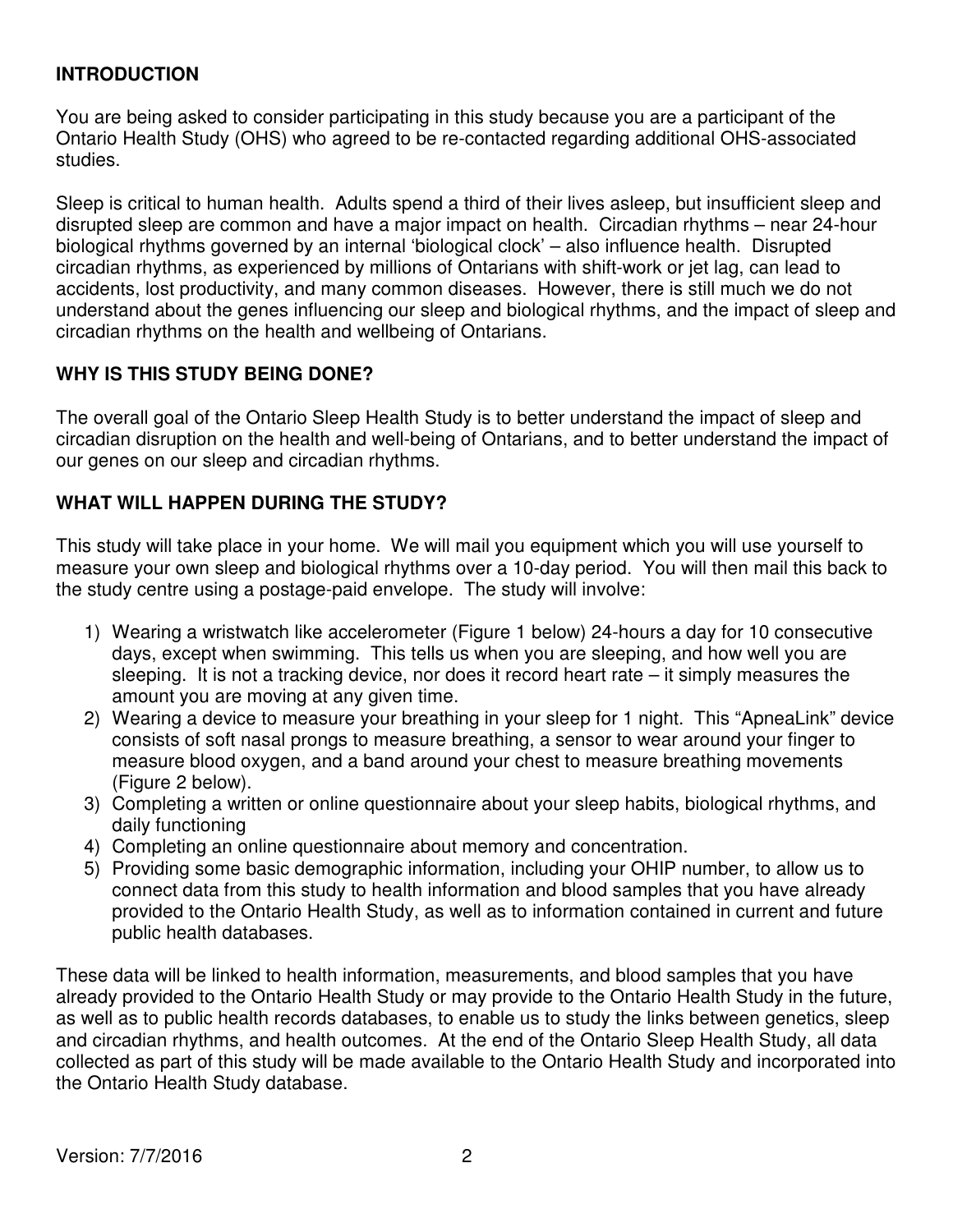### Figure 1: Actiwatch Accelerometer



Figure 2: ApneaLink Sleep Breathing Monitor



### **HOW MANY PEOPLE WILL TAKE PART IN THIS STUDY?**

It is anticipated that about 2,000 people in the province of Ontario will participate in this study. The length of this study for participants is 10 days. The entire study is expected to take about four years to complete and the results should be known in five years.

### **WHAT ARE THE RESPONSIBILITIES OF THE STUDY PARTICIPANTS?**

If you decide to participate in this study, you will be asked to do the following, all of which will happen in your home. We will mail you equipment which you will use yourself to measure your own sleep and biological rhythms over a 2-week period. You will not need to come to the study centre.

1) Wear a wristwatch like accelerometer (Figure 1 above) 24-hours a day for 10 consecutive days, except when swimming. This tells us when you are sleeping, and how well you are sleeping. It is not a tracking device, nor does it record heart rate – it simply measures the amount you are moving at any given time.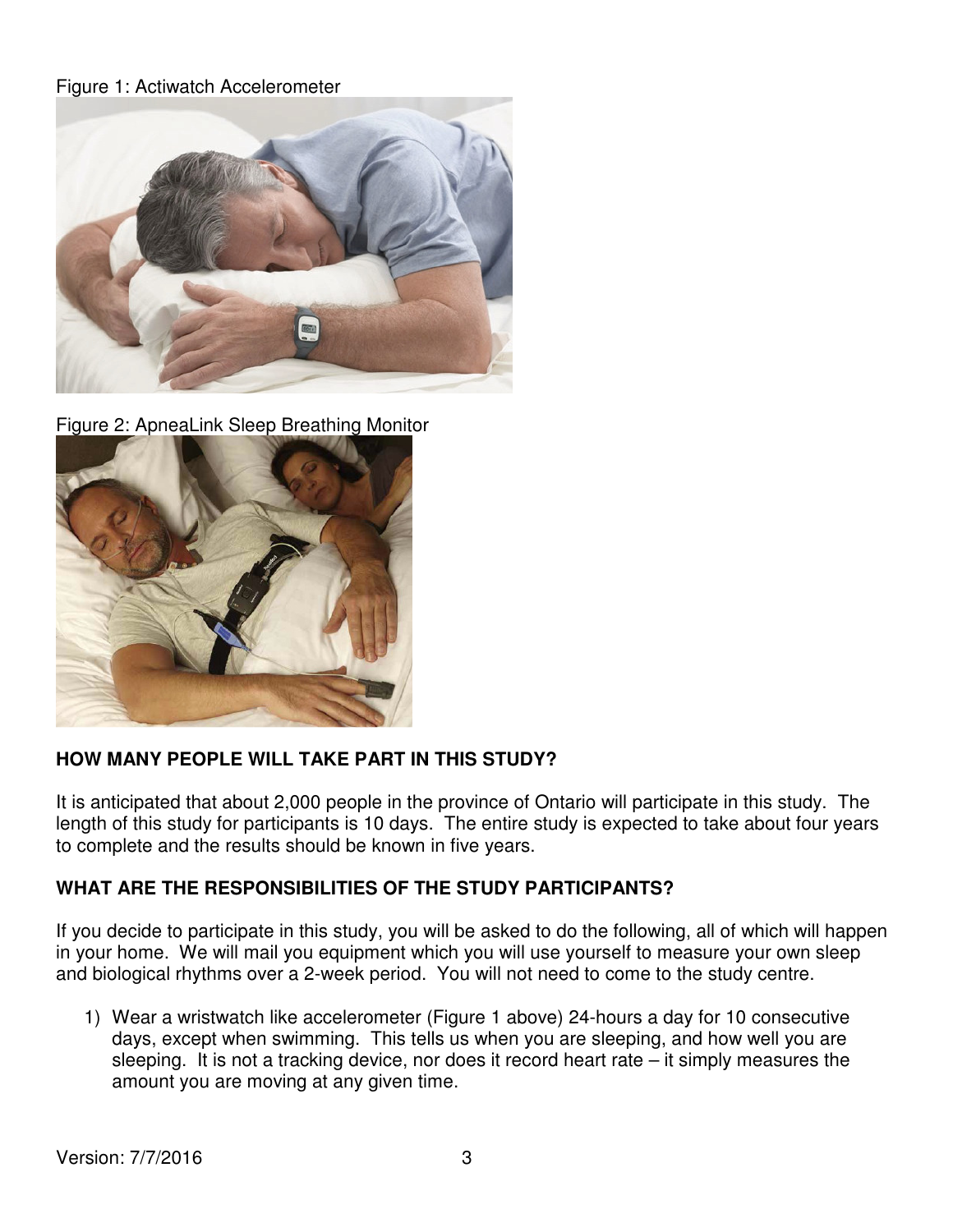- 2) Wear a device to measure your breathing in your sleep for 1 night. This "ApneaLink" device consists of soft nasal prongs to measure breathing, a sensor to wear around your finger to measure blood oxygen, and a band around your chest to measure breathing movements (Figure 2 above).
- 3) Start using these devices on the first day that you receive them; this is important because a) the on-board memory of the wristwatch accelerometer will run out in 14 days and if there is a delay in starting the recording, we will not be able to get a full 10 days of recording b) delaying the ApneaLink recording may cause the batteries to lose their charge, which may cause the test to fail during the night.
- 4) Complete a written or online questionnaire about your sleep habits, biological rhythms, and daily functioning.
- 5) Complete an online questionnaire about memory and concentration.
- 6) Provide some basic demographic information, including your OHIP number, to allow us to connect data from this study to health information and blood samples that you have already provided to the Ontario Health Study, as well as to information contained in current and future public health databases.
- 7) Mail the study equipment and questionnaire back to the study centre using the provided pre-addressed postage-paid envelope.

# **WHAT ARE THE RISKS OR HARMS OF PARTICIPATING IN THIS STUDY?**

There are no medical risks to you from participating in this study. However, you may experience side effects from participating in this study. Some side effects are known and are listed below, but there may be other side effects that are not expected. If you decide to take part in this study, you should contact the study coordinator at 416-480-5143 or ontariosleephealthstudy@sunnybrook.ca about any side effects or study-related injuries that you experience.

- There may be some minor discomfort from wearing the wristwatch-like accelerometer.
- There may be some minor disturbance of your usual sleep on the night that you are wearing the ApneaLink device.
- You may learn something about your sleep that you were unaware of, such as your probability of having a sleep disorder, which could cause some anxiety or discomfort
- You will be told about any new information that might reasonably affect your willingness to continue to participate in this study as soon as the information becomes available to the study staff.

# **WHAT ARE THE BENEFITS OF PARTICIPATING IN THIS STUDY?**

You may or may not benefit directly from participating in this study. The physical measurements collected by the Ontario Sleep Health Study are only for research purposes. This means that the physical measurements are not diagnostic and are not designed to replace routine clinical care. Participating in the Ontario Sleep health Study does not replace a visit to your doctor or healthcare professional. At the end of your participation in this study, we will mail you a summary of the results of the home sleep testing.

Although you may or may not benefit directly from participating in this study, your participation will further our understanding of the genes influencing sleep and circadian rhythms, and the impact of disrupted sleep and circadian rhythms on the health and well-being of Ontarians. This research could contribute to the potential development of new treatments to combat the adverse effects of sleep and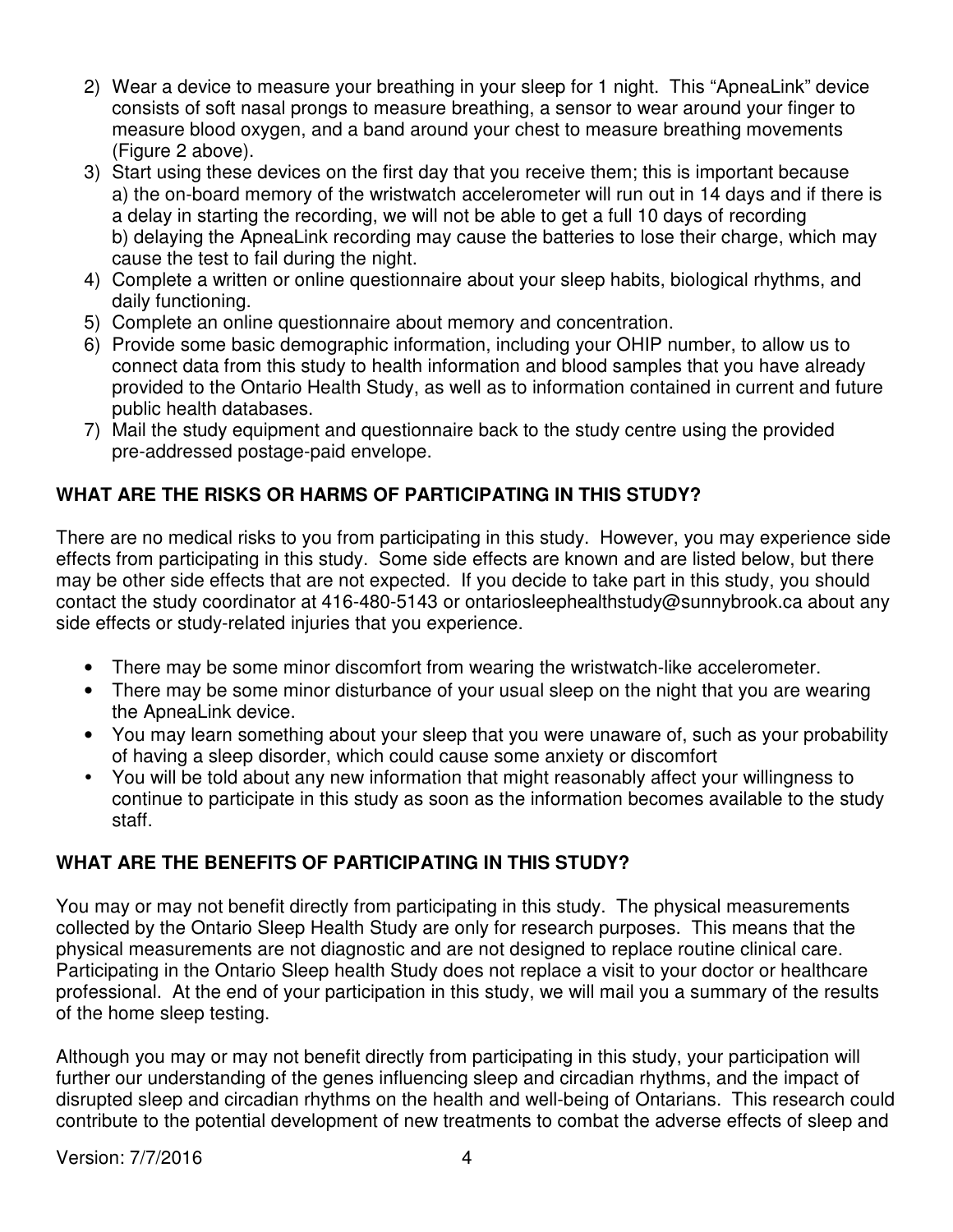circadian disruption. This research may also inform the design of school, work, or other schedules to minimize the effects of sleep and circadian disruption.

### **CAN PARTICIPATION IN THIS STUDY END EARLY?**

You can choose to end your participation at any time without having to provide a reason. However, if you choose to end your participation before completing the study, you will still be asked to send the study equipment back to the study centre using the postage-paid envelope provided. If you choose to withdraw, your choice will not have any effect on your current or future medical treatment or health care. If you withdraw voluntarily from the study, you are encouraged to contact the study coordinator Giselle Kraus at 416-480-5143 or ontariosleephealthstudy@sunnybrook.ca. If you withdraw your consent, the information that was/were collected before you left the study will still be used. No new information about you will be collected and no further testing will be done without your permission.

### **WHAT ARE THE COSTS OF PARTICIPATING IN THIS STUDY?**

Participation in this study will not involve additional costs you. You will not need to come to the study centre. All study procedures will happen in your home. We will mail you equipment which you will use yourself to measure your own sleep and circadian rhythms over a 10-day period.

# **WHAT HAPPENS IF I HAVE A RESEARCH RELATED INJURY?**

If you become sick or injured as a direct result of your participation in this study, medical care will be provided. Financial compensation for such things as lost wages, disability or discomfort due to this type of injury is not routinely available.

By signing this consent form, you do not give up any of your legal rights.

# **ARE THE STUDY PARTICIPANTS PAID TO PARTICIPATE IN THIS STUDY?**

You will not be paid to participate in this study. However, if you decide to participate in this study, at the end of your participation in the study, you will be provided with a \$10 gift card.

# **HOW WILL MY INFORMATION BE KEPT CONFIDENTIAL?**

You have the right to have any information about you and your health that is collected, used or disclosed for this study to be handled in a confidential manner.

If you decide to participate in this study, the investigators and study staff will look at the health information and genetic information you have already provided or agreed to provide to the Ontario Health Study and collect only the information they need for this study.

They may also look at personal health information contained in public health record databases and collect only the information they need for this study. "Personal health information" is health information about you that could identify you because it includes information such as your:

- Name
- Address
- Telephone number
- Date of birth

Version: 7/7/2016 5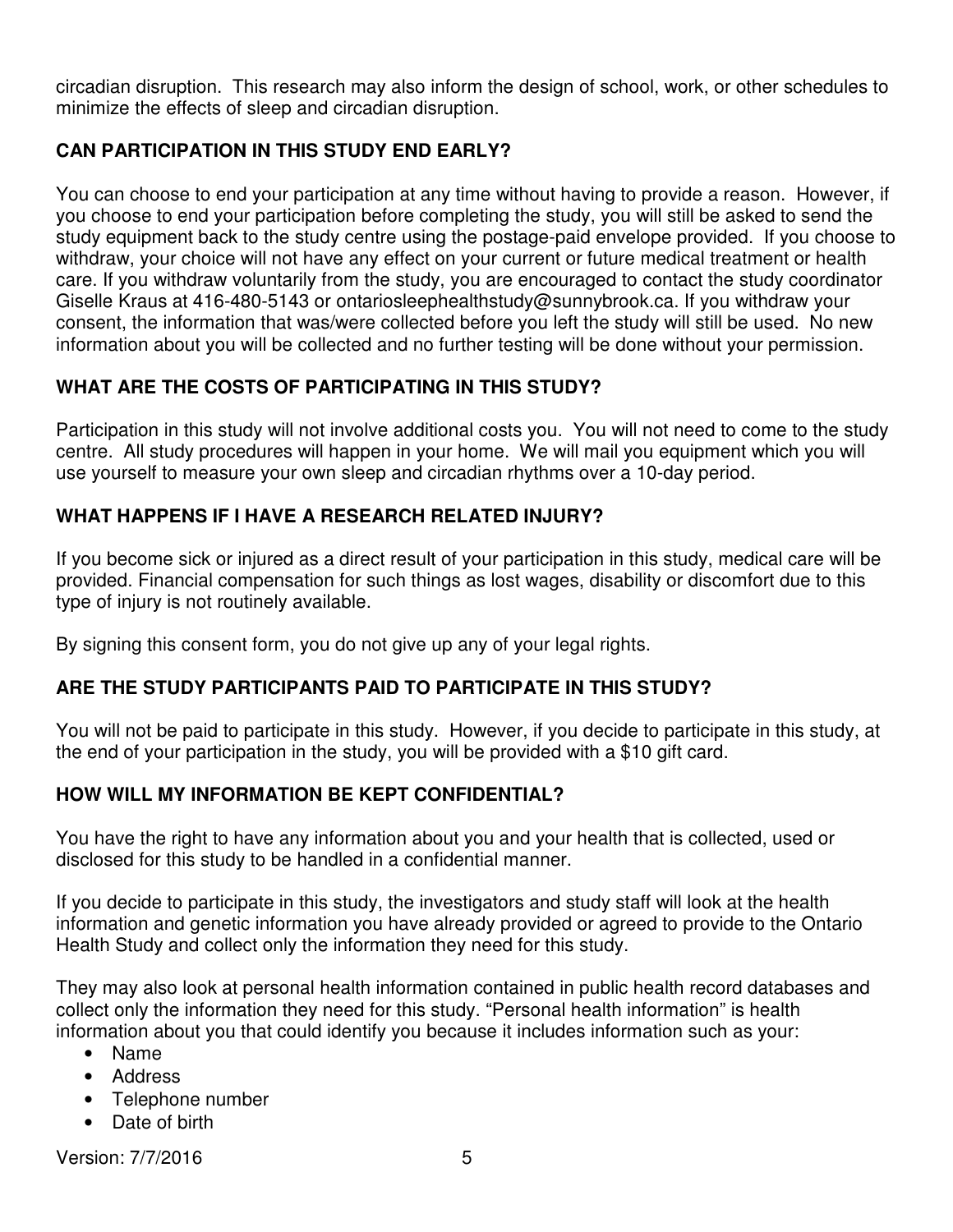- New and existing medical records, or
- The types, dates and results of various tests and procedures

You have the right to access, review and request changes to your personal health information.

The following people may come to the hospital to look at your personal health information to check that the information collected for the study is correct and to make sure the study followed the required laws and guidelines:

• Representatives of the Sunnybrook Research Institute, Sunnybrook Health Sciences Centre of the Sunnybrook Research Ethics Board, because they oversee the ethical conduct of research studies at Sunnybrook

Access to your personal health information and any information you have provided to the Ontario Health Study will take place under the supervision of the Principal Investigator of this study and the Principal Investigator of the Ontario Health Study.

"Study data" is health information about you that is collected for the study but does not directly identify you. Any study data about you that is sent outside of the hospital will have a code and will not contain your name or address, or any information that directly identifies you. Study data that is sent outside the hospital will be used for the research purposes explained in this consent form. At the end of the Ontario Sleep Health Study, all study data collected in this study will be shared with the Ontario Health Study and incorporated into the Ontario Health Study database.

The investigators, study staff and the other people listed above will keep the information they see or receive about you confidential, to the extent permitted by applicable laws. Even though risk of identifying you from the study data is very small, it can never be completely eliminated. The Principal Investigator will keep any personal health information about you in a secure and confidential location for 10 years and then destroy it according to Sunnybrook policy.

When the results of this study are published, your identity will not be disclosed. You have the right to be informed of the results of this study once the entire study is complete.

# **DO THE INVESTIGATORS HAVE ANY CONFLICTS OF INTEREST?**

There are no conflicts of interest to declare related to this study.

# **WHAT ARE THE RIGHTS OF PARTICIPANTS IN A RESEARCH STUDY?**

You have the right to receive all information that could help you make a decision about participating in this study. You also have the right to ask questions about this study and your rights as a research participant, and to have them answered to your satisfaction, before you make any decision. You also have the right to ask questions and to receive answers throughout this study.

If you have any questions about this study you may contact the study coordinator Giselle Kraus at 416-480-5143 or ontariosleephealthstudy@sunnybrook.ca.

If you have questions about your rights as a research participant or any ethical issues related to this study that you wish to discuss with someone not directly involved with the study, you may call **Dr. Brian Murray, Chair of the Sunnybrook Research Ethics Board at (416) 480-6100 x4276.**